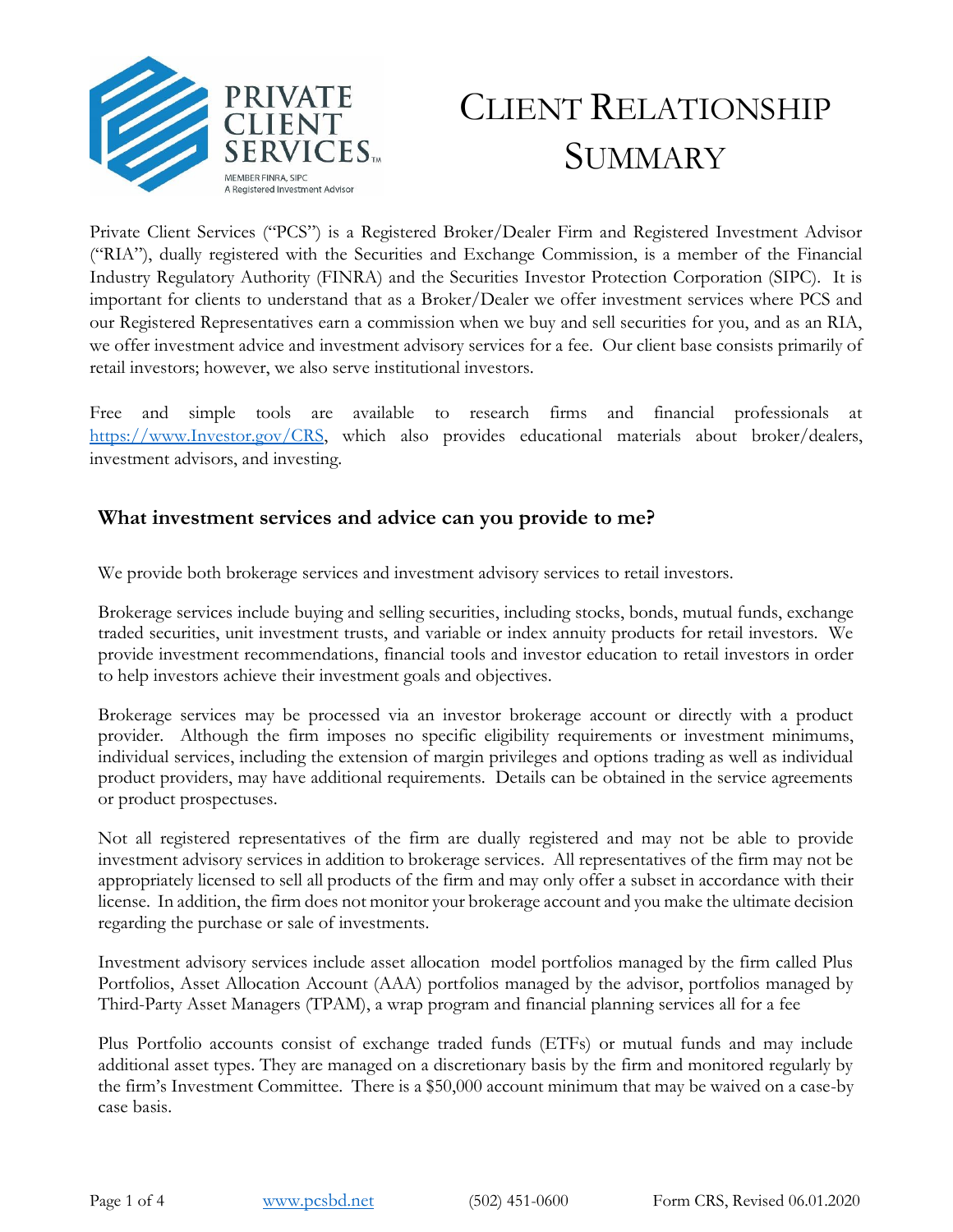Asset Allocation Account (AAA) portfolios may consist of ETFs, mutual funds, stocks, bonds and other asset types. These accounts are managed by the advisor according to a model established by the retail investor at the time of account opening. AAA accounts may be managed on a discretionary or nondiscretionary basis depending on the retail investor's desire and are monitored by the firm on a regular basis. There is a \$50,000 account minimum that may be waived on a case-by case basis.

Third-Party Asset Management accounts utilize other professional money management services to create and manage retail investor portfolios. Each TPAM sets their own account minimums and portfolio design. We do not provide any input, or guidance in relation to the portfolio management of these accounts, however we do provide ongoing monitoring regarding performance. Details can be found in each TPAM's account documents.

Retail client accounts that are managed on a discretionary basis, means that the Investment Committee or adviser determines holdings allocation changes in various portfolios based upon market conditions, and executes the reallocation without consulting individual clients. Discretion is limited to portfolio holdings allocation and does not include the ability for the firm or adviser to process any money movement activity without the prior instruction and approval by the client. Non-discretionary means that you make the ultimate decision regarding the buying and selling of securities in your portfolio.

Financial planning services provided to our clients may include some or all the following: Business Planning, Retirement Planning, Estate Planning, Risk Management, Investment Consulting, Corporate Retirement Planning, and Insurance Planning. These services are provided by a separate engagement agreement established by the retail investor and adviser prior to any services.

We offer a Wrap Program to our clients, in which you may invest in certain products without paying commissions or transaction fees over and above the program's advisory fee.

Additional information on our advisory programs may be found by reviewing our Form ADV on our website [www.pcsbd.net/advisory\\_](file://///kfgts/pcs/PCS%20Compliance/Regulation%20BI/www.pcsbd.net/advisory)disclosures.

We offer recommendations to retail investors that have been determined to be in their best interest according to the guidelines outlined in SEC Regulation Best Interest.

### *Questions for you to ask your representative / advisor:*

- *Given my financial situation, should I choose an investment advisory service? Should I choose a brokerage service? Should I choose both types of services? Why or why not?*
- *How will you choose investments to recommend to me?*
- *What is your relevant experience, including your licenses, education and other qualifications?*
- *What do these qualifications mean?*

# **What fees will I pay?**

For brokerage services, retail investors are charged transaction commissions and fees/expenses for buy or sell orders of individual stock or ETF securities within a brokerage account. Bonds are charged a markup or mark down in the price of the security being bought or sold. Investment products such as mutual funds, unit investment trusts and annuities charge initial fees, expenses, and commissions as part of the investment purchase price depending on the product purchased. Some products may charge ongoing management fees and commissions or trails as long that the product is held. These fees and expenses are outlined in the product prospectus.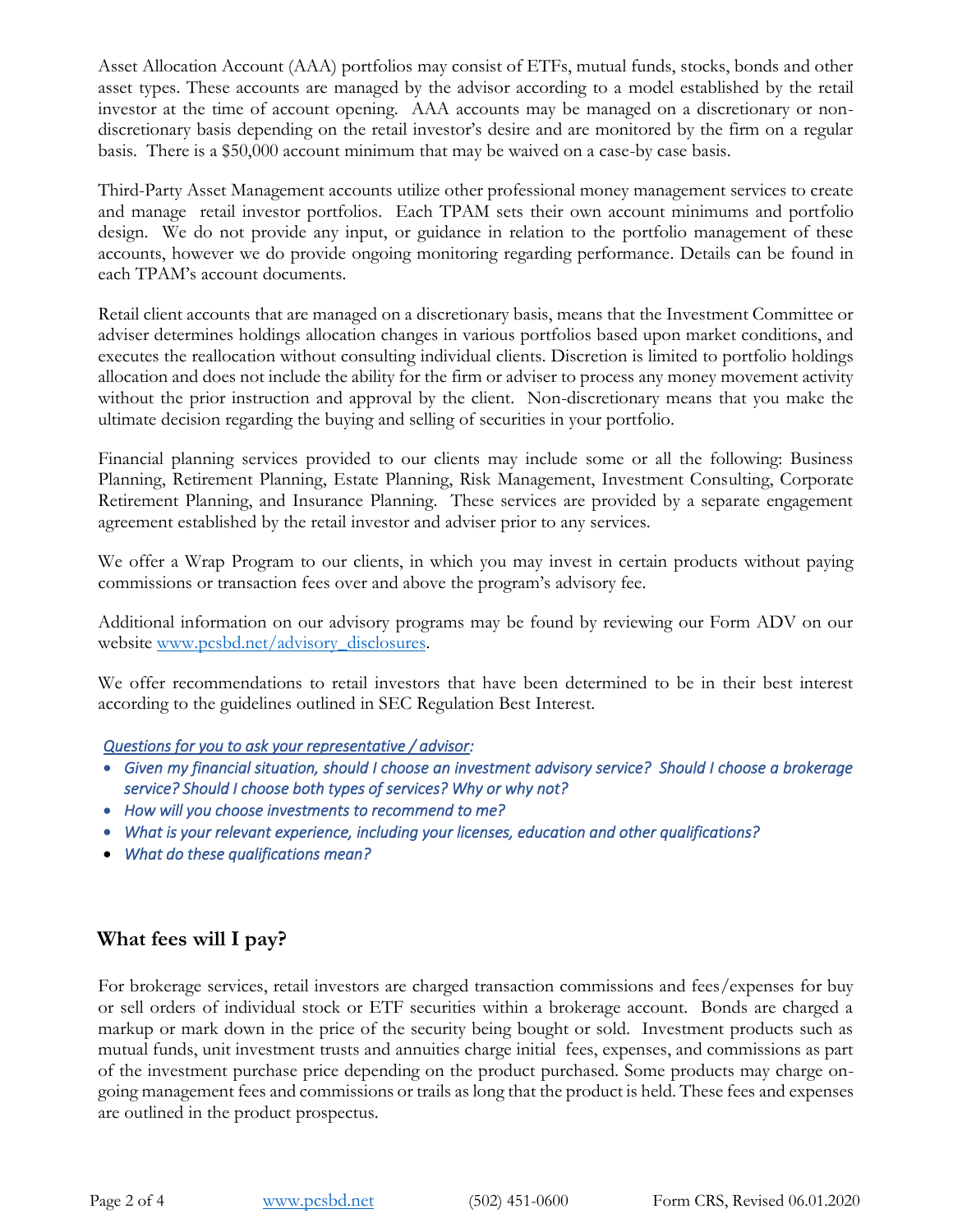Since commissions are charged on a transaction basis, you would be charged more when there are more trades in your account, therefore we may have an incentive to encourage you to trade more frequently.

Brokerage accounts also have additional account service fees depending on account activity. These fees may include services such as money movement, maintenance fees, transfer fees, etc. More detailed information on brokerage account fees may be found on our website www.pcsbd.net/Regulation Best Interest.

For advisory services, retail investors are charged an asset-based fee that is dependent on the value of the assets we manage. We charge this fee on a monthly basis. The higher the asset value in your account, the more you will pay in fees and therefore we may have an incentive to encourage you to increase the assets held in your account.

Asset-based fees associated with the wrap fee program (Plus Portfolios, AAA and TPAM) will include most transaction costs and fees to a broker-dealer or bank that has custody of these assets, and therefore are higher than a typical asset-based advisory fee. You may also pay additional account service fees depending upon account activity. These fees may include services such as money movement, maintenance fees, transfer fees, etc. More detailed information on brokerage account fees may be found on our website www.pcsbd.net/Regulation Best Interest.

You will pay fees and costs whether you make or lose money on your investments. Fees and costs will reduce any amount of money you make on your investments over time. Please make sure you understand what fees and costs you are paying.

#### *Questions for you to ask your representative / advisor:*

- *Help me understand how these fees and costs might affect my investments. If I give you \$10,000 to invest, how much will go to fees and costs, and how much will be invested for me?*
- *How do you determine what fee I will be charged?*

**What are your legal obligations to me when providing recommendations as my broker-dealer or when acting as my investment adviser? How else does your firm make money and what conflicts of interest do you have?**

When we provide you with a recommendation as your broker-dealer or act as your investment adviser, we have to act in your best interest and not put our interest ahead of yours. At the same time, the way we make money creates some conflicts with your interests.

You should understand and ask us about these conflicts because they can affect the recommendations and investment advice we provide you.

Here are some examples to help you understand what this means:

1) Since commissions in a brokerage account are charged on a trade basis, a retail investor would be charged more when there are more trades in his or her account, therefore we may have an incentive to encourage a retail investor to trade often.

2) We charge an investment advisory fee based on the assets we manage. We have an incentive to recommend adding assets to accounts that we manage which will increase the fee you pay us.